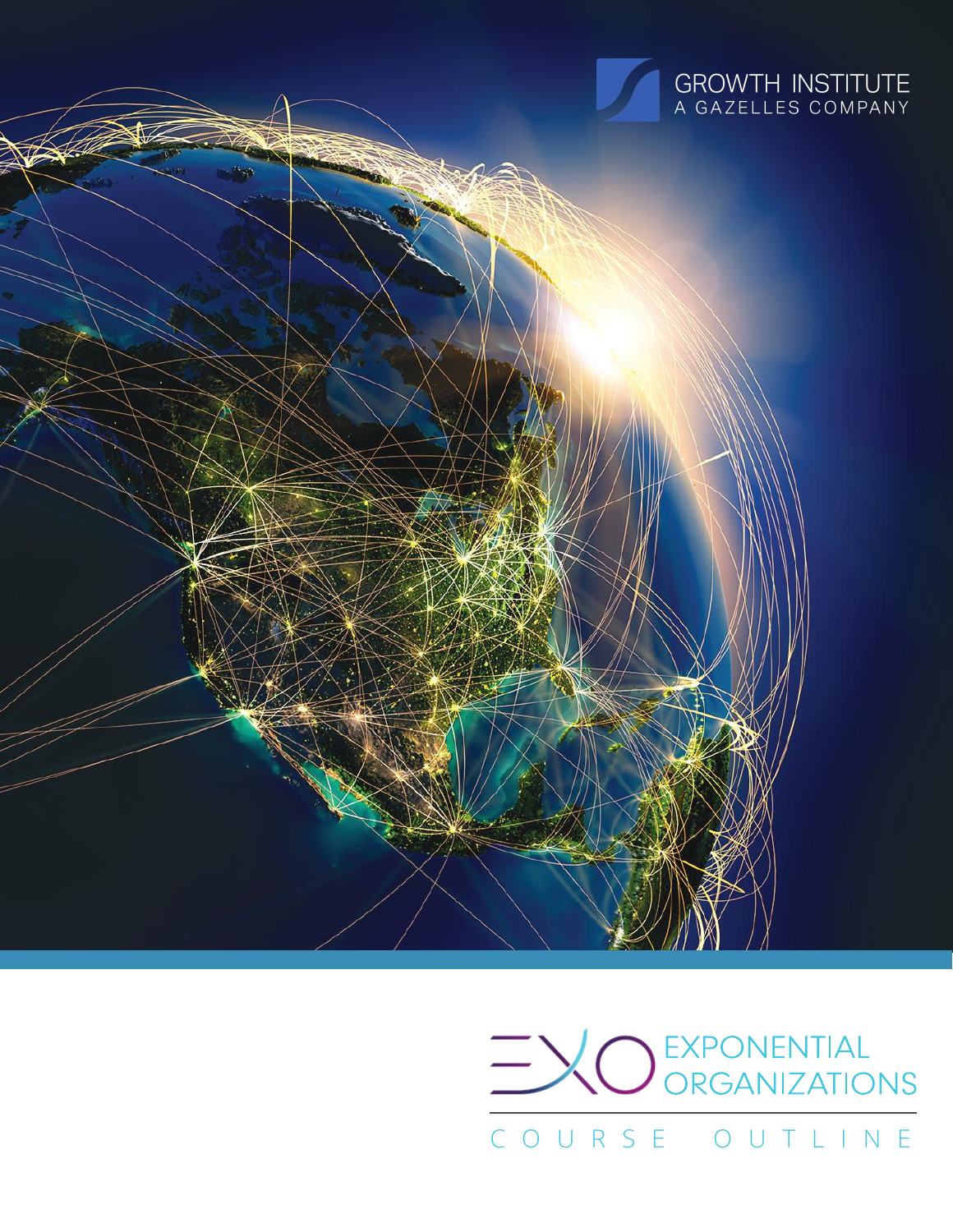

# What is an Exponential Organization?

An Exponential Organization (ExO) is one whose impact (or output) is disproportionately large - at least 10x larger - compared to its peers because of the use of new organizational techniques that leverage accelerating technologies.

# About the Class

Exponential Organizations is a 2-month intensive course offered through a hybrid educational model (online + live group sessions) that will help you learn and implement the key attributes of a 10x company no matter your size or industry.

An intimate group of students will work with thought leader Salim Ismail and coach Kent Langley to learn and implement a scalable and exponential organizational structure.

The class will feature 50+ video lessons on how and why building or adapting existing organizations to scale 10x is imperative to 21st century success. Participants will then have the opportunity to participate in live interactive sessions that include selected one-on-one conversations to reveal the flexibility and versatility of the ExO model within their organizations. In addition, they will have the opportunity to engage with an exclusive community to network, learn and grow.

"Exponential Organizations is a valuable guide for not only clearly analyzing how a modern organization can have an enormous impact amplified by the right use of technology, but also offers concrete tools for evaluating your own organization and take steps to make it more future-proof by adopting the systems and behaviors the best employ."

– David Orban CEO of Dotsub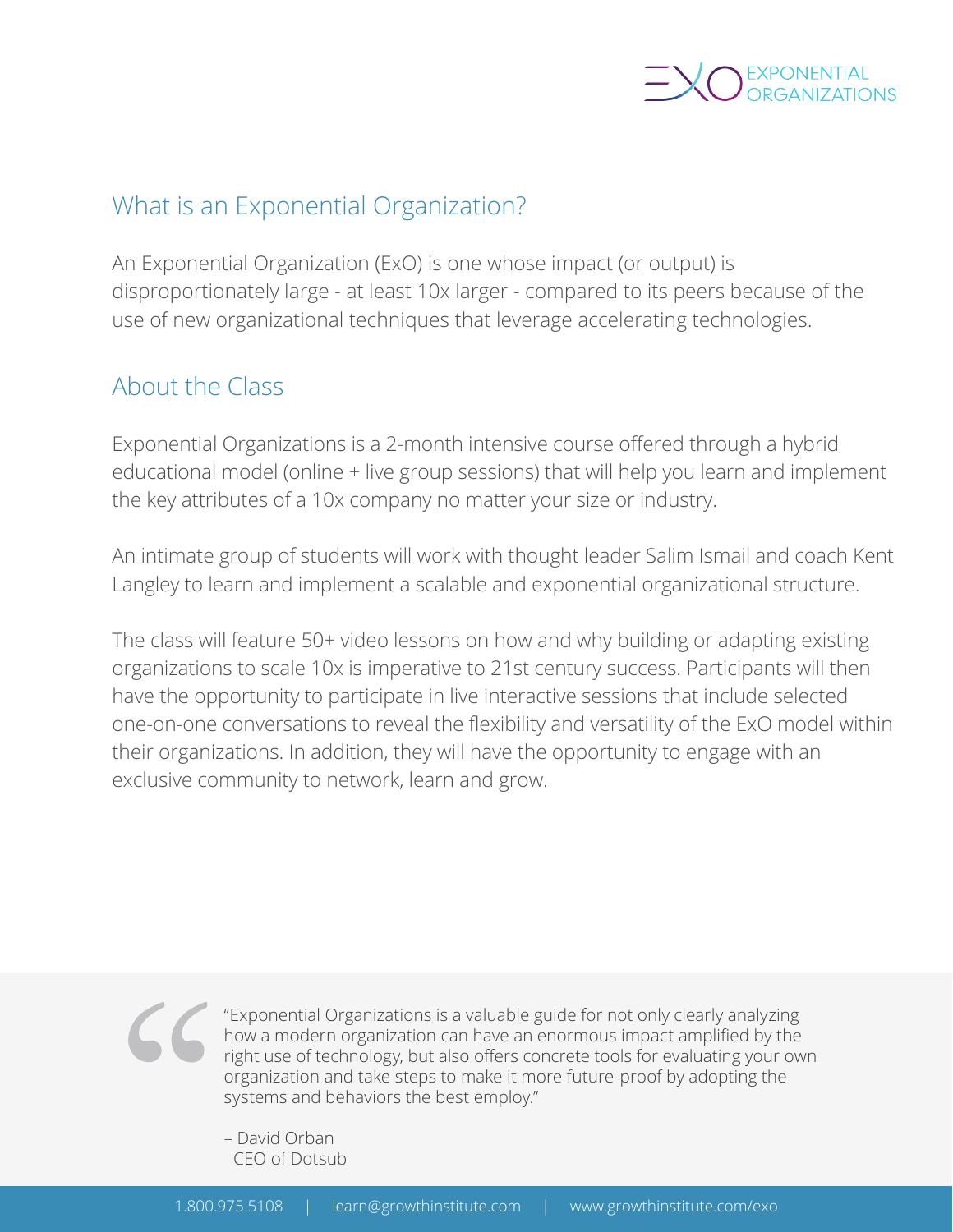

# Course Objectives

In business, performance is key. In performance, how you organize can be the key to growth.

In the past five years, the business world has seen the birth of a new breed of companythe Exponential Organization (ExO). It has revolutionized how a company can accelerate its growth by using technology. An ExO can eliminate the incremental, linear way traditional companies get bigger, leveraging assets like community, big data, algorithms, and new technology into achieving performance benchmarks ten times better than its peers.

From this course, you will learn:

- The structures and attributes that make an ExO
- The 12 steps to building a start-up ExO
- The 4 steps to retrofit your organization for exponential growth
- How to structure your Executive Level as an ExO

#### Resources

- 50+ videos of cutting edge content
- 8 live discussions with Salim Ismail and Kent Langley
- Recordings of the 8 live sessions

## Preparations & Participation

In order to have valuable discussions, it is required that students view the course videos, complete exercises, and prepare for "Hot Seats" BEFORE attending the live discussions.

Active participation during the live discussion is highly encouraged. Attendance is encouraged at every live discussion; however each class is recorded and you will be able to access at your convenience.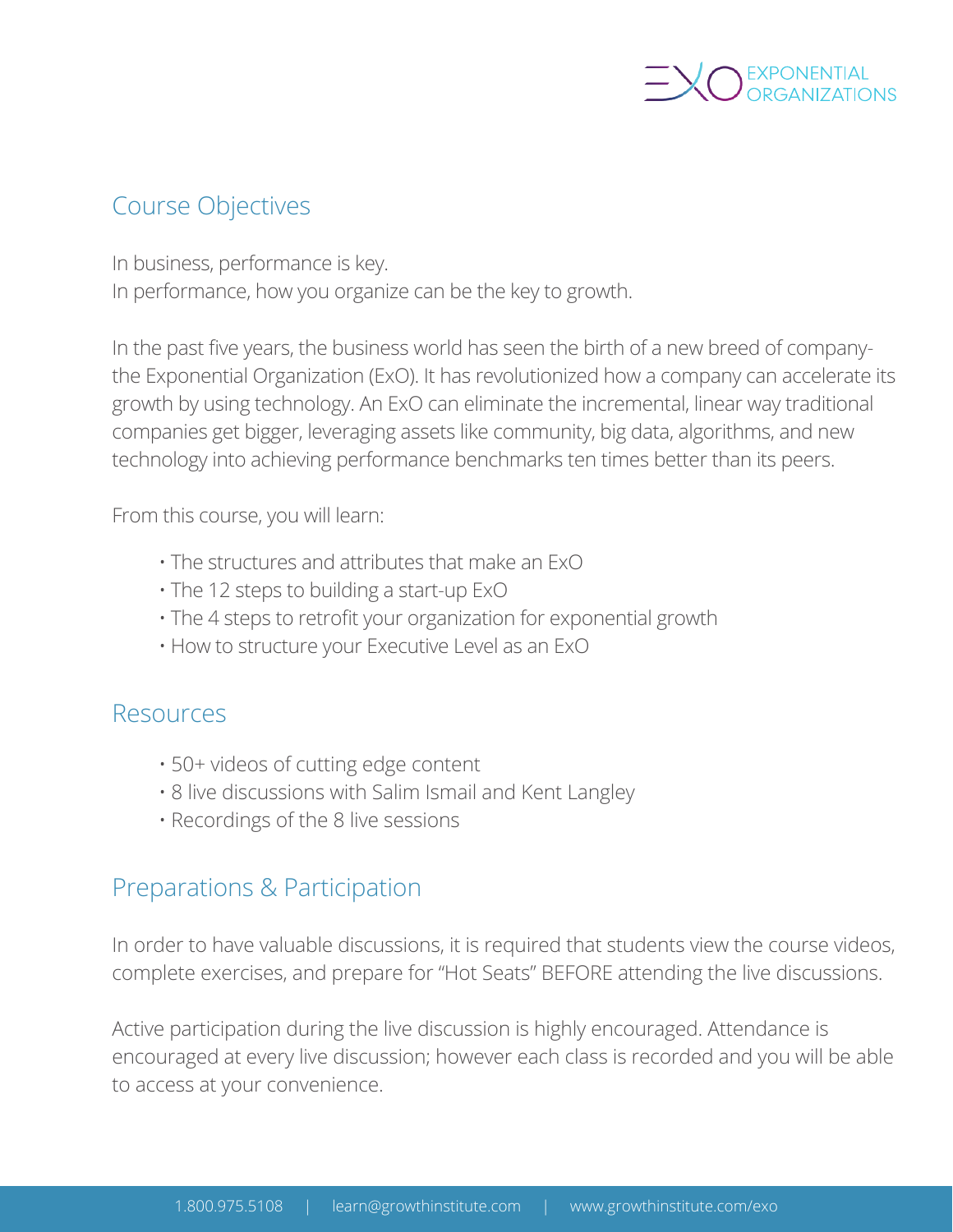

### Class Outline



"It is very well researched and should be the reference manual for 21st century organizations concerned with disruptive technologies that are moving at an unprecedented exponential pace as well as for entrepreneurs wanting to identify and ride the wave of these technologies."

–Dr. Clarence Tan Ambassador at Singularity University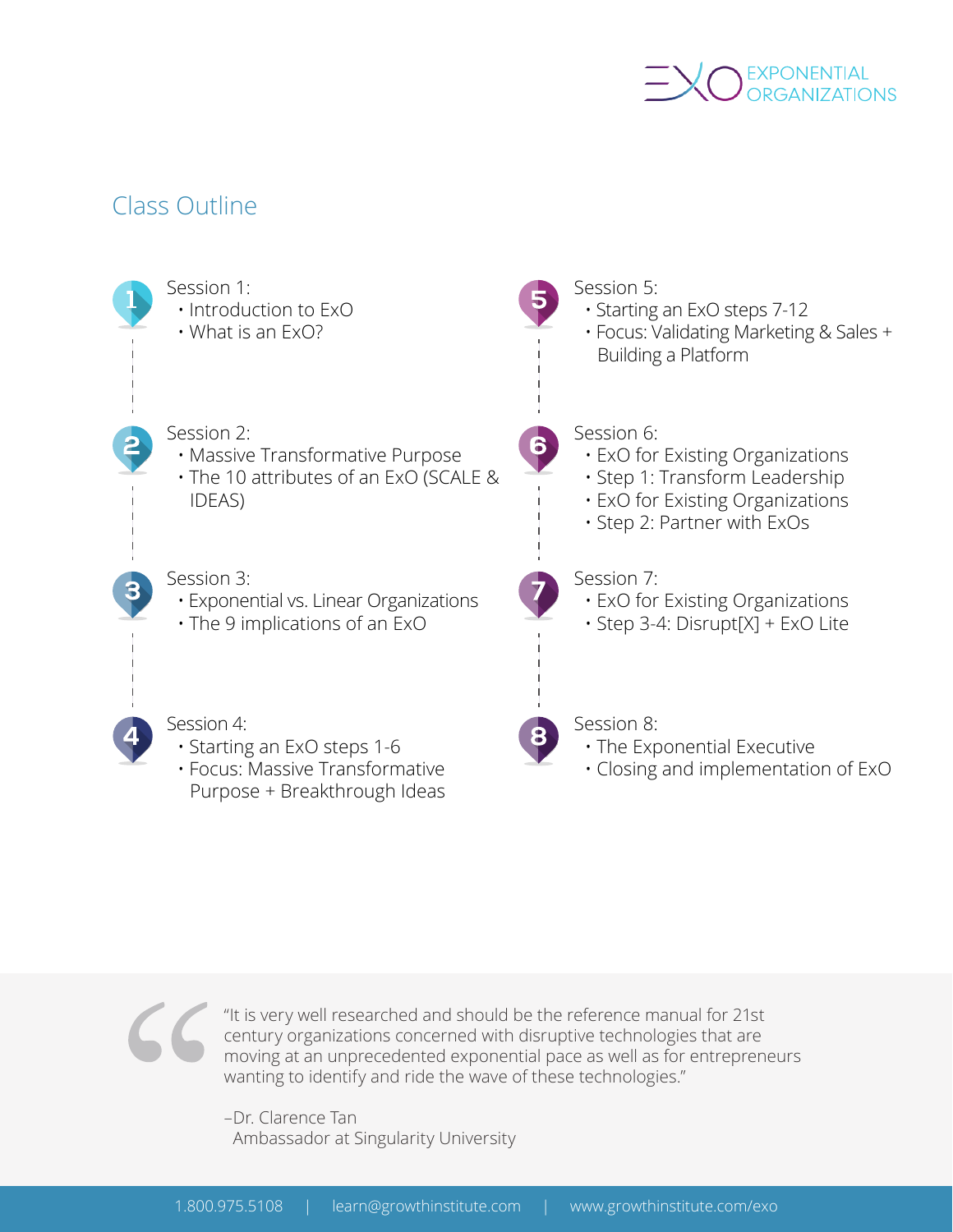



### About the Author and Coach SALIM ISMAIL

Salim Ismail is a sought-after speaker, award-winning author, strategist and entrepreneur based in Silicon Valley. He travels extensively addressing topics, including breakthrough technologies and their impact on a variety of industries and society.

Salim founded ExO Works in 2016 to help transform global business by catapulting organizations into the world of exponential thinking.

Salim also founded Singularity University (SU) in 2010, initially as its founding Executive Director, but also served as Global Ambassador. SU, based at NASA Ames, is training a new generation of leaders to manage exponentially growing technologies. Previously, as a Vice President at Yahoo, he built and ran Brickhouse, Yahoo's internal incubator. His last company, Angstro, was sold to Google in August 2010. He has founded or operated seven early-stage companies, including PubSub Concepts, which laid some of the foundation for the real-time web.

He has been featured in numerous media outlets, including the New York Times, Bloomberg BusinessWeek, Fortune, Wired and the BBC. He advises Fortune 500 executives and many world governments on the future of technology and is author of best-seller *Exponential Organizations*.

"EXPONENTIAL ORGANIZATIONS should be required...for anyone interested in the ways exponential technologies are reinventing best practices in business."

– Ray Kurzweil Director of Engineering at Google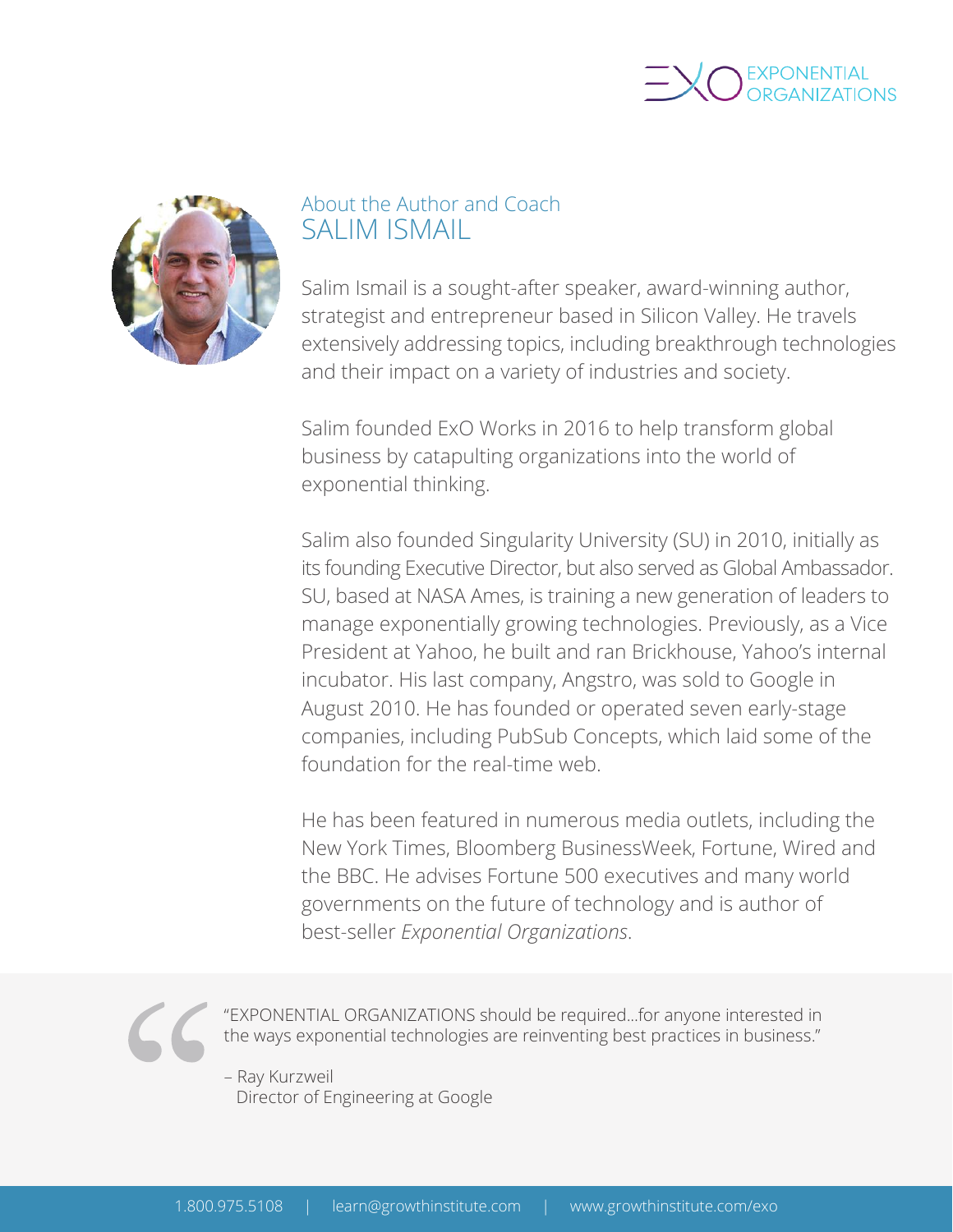



### About the and Coach KENT LANGLEY

Kent Langley, your Head Coach for this course, is a core team member of the ExO foundation, and a top Certified ExO Network Consultant. He is an advisor, chief architect and core team member of the Fastrack Institue (FTI) and its ExO Framework the Fastrack. Kent is an Advisor to ExO Works. He is also the co-founder of his most recent own ExO FluidChains.

He has led and worked on 18 ExO Projects, and Head coached 3. He has been an Advisor to Spring clients 9 times, led 2 FTI Fastrack Teams, Accelerated 1 Fastrack Solution Team, and Curated the Miami-Dade Fastrack on Mobility and Mass Transit. He has run teams so far for FTI Fastracks in Medellín Colombia on the topics of Financial Inclusion and Mobility. Kent was also a contributor to the original book Exponential Organizations and one of his previous startups was mentioned in the book as an example of a startup as an ExO.



EXPONENTIAL ORGANIZATIONS is pivotal in its class. Salim examines the future of organizations and offers his insights on the concept of Exponential Organizations, because he himself embodies the strategy, structure, culture, processes, and systems of this new breed of company.

–John Hagel The Center for the Edge